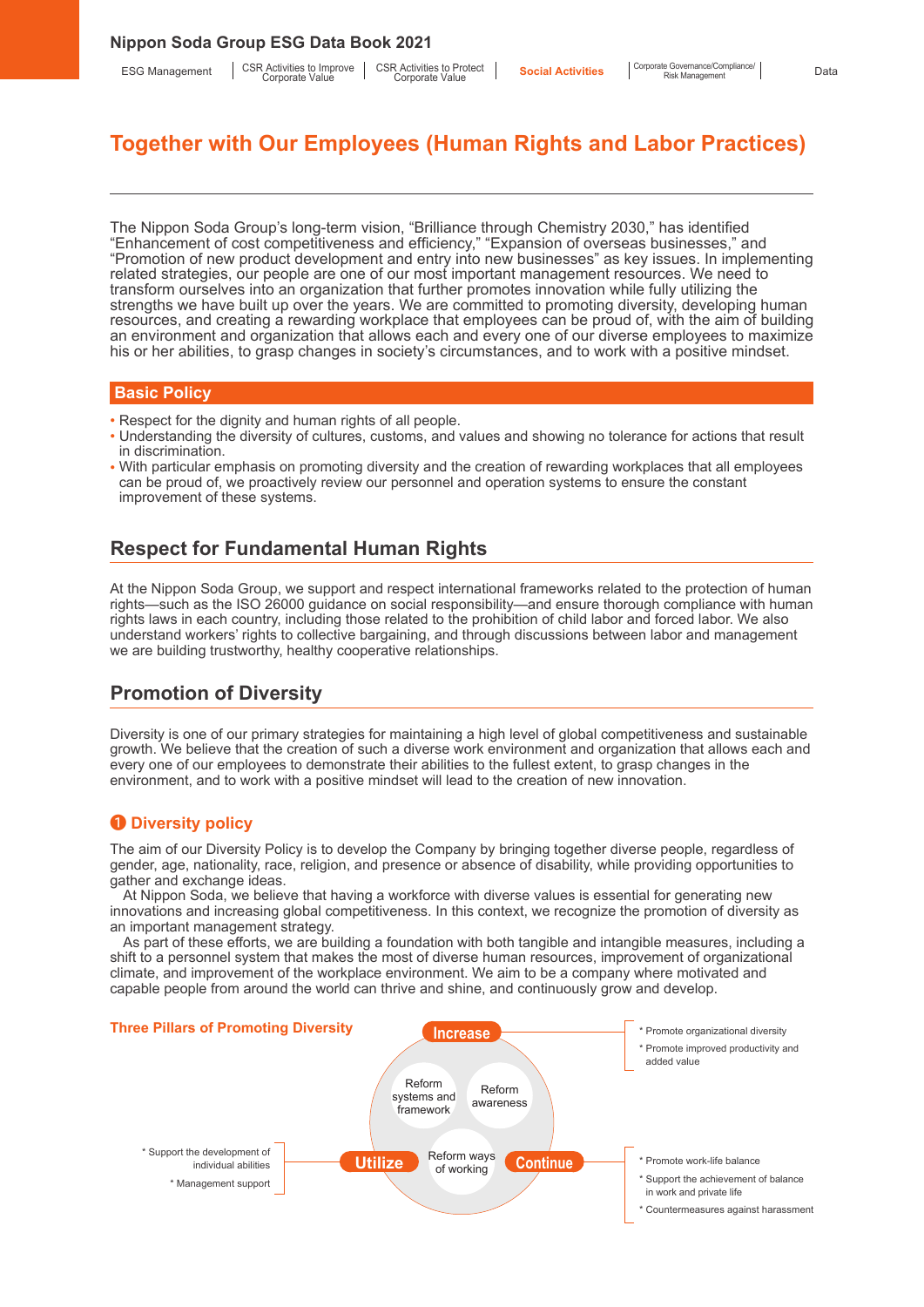## **Major Activities in FY 2021**

### **Utilize Career Development Support Program**

#### **Objective**

- To increase each individual's motivation to take on challenges and help achieve autonomous career
	- development by respecting their aptitudes and personalities and supporting their growth
- To maximize organizational capacity through the proper assignment of employees according to their growth

#### **Results**

- · Conducted a presentation on the career education support system (June 2020)
- Career training (July–August 2020)
- · Creation of career vision sheet, supervisor interviews (August–October 2020)
- Promotion of communication between supervisors and subordinates<br>• Career interviews (September–October 2020)
- Career interviews (September–October 2020)

#### **Promotion of Women's Active Participation**

- · At Nippon Soda, in addition to promoting the creation of a workplace in which women can work comfortably, we are also aiming to build a working environment in which they can thrive. The General Employer Action Plan was prepared based on the Act of Promotion of Women's Participation and Advancement in the Workplace. As a result of efforts under the action plan, we were certified as an "Eruboshi" company in August 2018.
- **Continue** · Continuous publication of articles on diversity-related issues in in-house newsletters (since November 2016)
	- · Harassment prevention training (all year)
	- · Lectures on work-life balance in various kinds of position-based training (all year)
	- · Measures to promote the taking of paid holidays were implemented at each site.
	- · At Nippon Soda we promote a healthy work-life balance. Based on the Act on Advancement of Measures to Support Raising Next-Generation Children, we have formulated an action plan to support both work and childcare. As a result, we acquired the Kurumin certification in October 2020.



#### **Increase** · Enhanced recruitment (all year)

 · Employment information meeting for women, update of the recruitment website, employment of disabled people



(Diversity is an important management strategy for achieving the sustainable growth of the Company)

# Articles on diversity in company newsletters







(Diversity, health, and productivity management)



(Diversity-related initiatives for the future)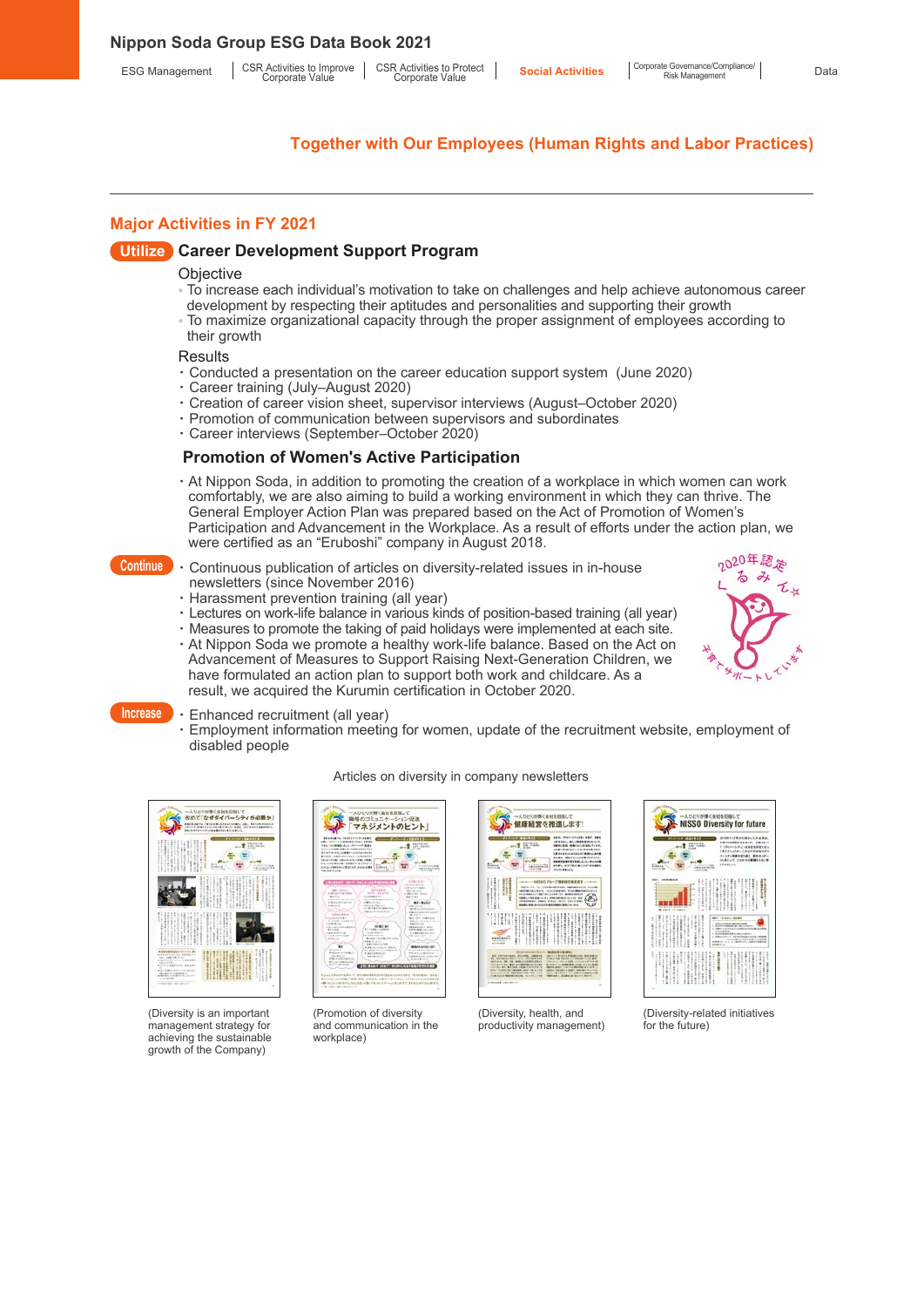## ❷ **Embracing diversity**

We place emphasis on employing diverse candidates regardless of gender, age, nationality, ability or disability, and regardless of whether they are new graduates or mid-career hires, so as to create a more diverse organization. A group consisting of people with different values should give its members the impetus to broaden their outlook and change their viewpoint.

We provide workplace diversity training programs designed for directors and executive officers, as well as other specific positions, with the aim of raising diversity awareness and to help them recognize diverse values and to empower individuals and organizations.

#### Number of hired persons (by gender) and retention rate



#### Number of disabled persons employed and ratio of disabled employees



## ❸ **Human rights initiatives at workplaces**

The Nippon Soda Group Code of Conduct, which sets out the requirements that all employees of the Nippon Soda Group must follow, clearly states our commitment to respecting human rights and nondiscrimination, and declares that we respect the individuality and personal characteristics of every employee and do not take any action that would result in discrimination. To maintain a healthy work environment free from harassment, we provide employees with position-based training on relevant issues. A harassment complaints office is also available.

#### Employee Training

Due to the COVID-19 pandemic, in FY2021 we held online harassment seminars a total of thirty times in September and November 2020.

#### Complaints Desk

At each worksite we have established a harassment consultation desk. Further, in April 2020, we newly established an external consultation desk, the Nisso Harassment and Relationships Hotline, which we set up as a means to enhance reporter privacy.

#### **Participation in harassment seminars**

| Worksite                                             | Number of participants |
|------------------------------------------------------|------------------------|
| <b>Head Office</b><br>(incl. branches/sales offices) | 339                    |
| Odawara Research Center                              | 198                    |
| Chiba Research Center                                | 45                     |
| Nihongi Plant                                        | 340                    |
| Takaoka Plant                                        | 304                    |
| Mizushima Plant                                      | 56                     |
| Chiba Plant                                          | 146                    |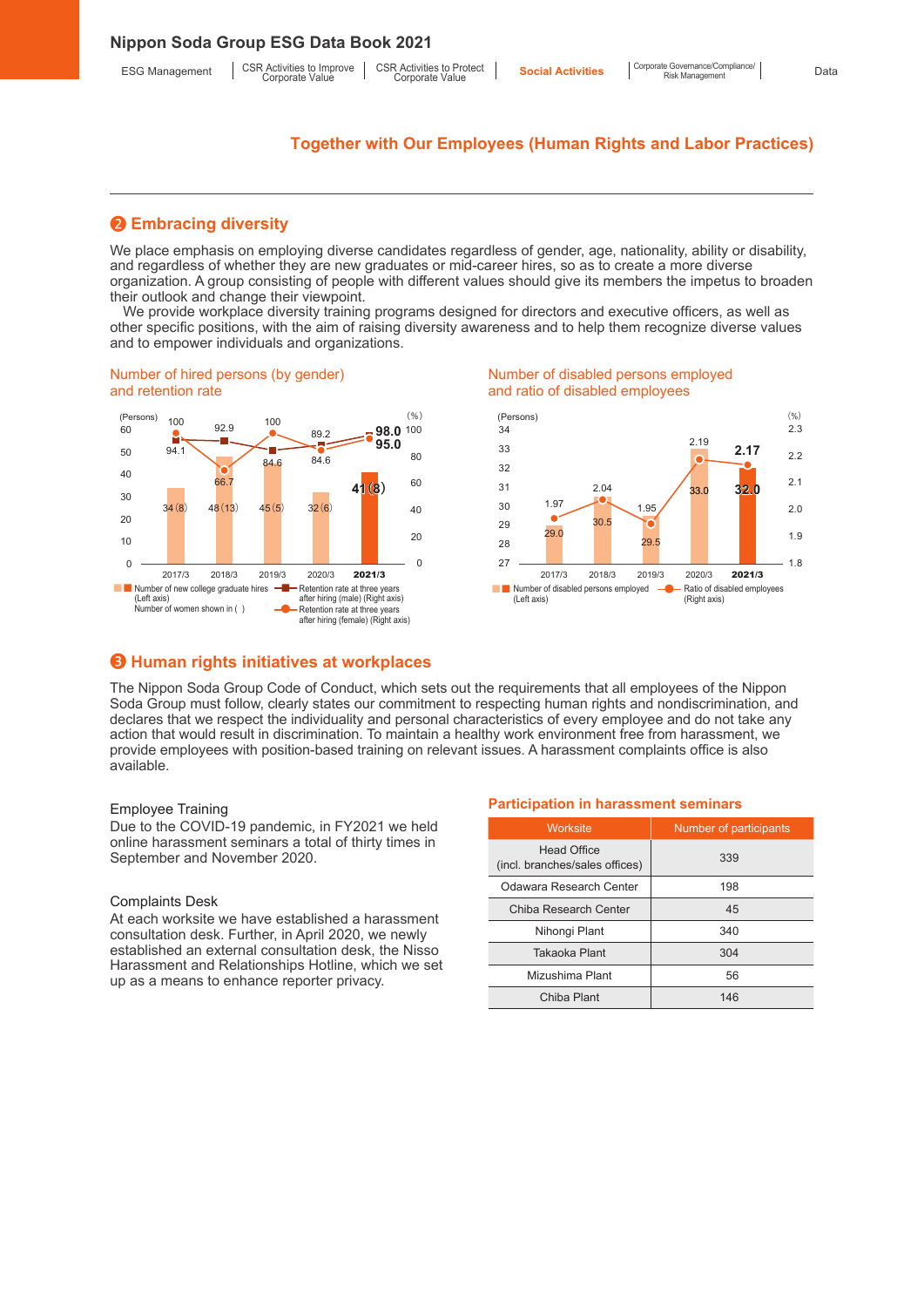# **Nippon Soda Group's Human Resources Development**

In order for Nippon Soda to continue to grow in the future, the development of human resources is essential. The foundation of human resources development is education and training. In addition to on-the-job training (OJT) at the workplace, the Company conducts a variety of programs, including position-based training, management training, specialized training by job type, and support for self-development to improve language skills and obtain qualifications as well as other programs.

#### **Educational programs (position-based training)**

| Position                     | Age                    | Position-based training                                  | <b>Training for</b><br>line managers                                          | Career development support                                                                                   |            | Self-development support          |                             |
|------------------------------|------------------------|----------------------------------------------------------|-------------------------------------------------------------------------------|--------------------------------------------------------------------------------------------------------------|------------|-----------------------------------|-----------------------------|
| Executives                   |                        | <b>Executives training</b>                               |                                                                               |                                                                                                              |            |                                   |                             |
| Managers                     | 50 <sub>s</sub><br>40s | Level 3 Training<br>Level 2 Training<br>Level 1 Training | <b>Department Managers</b><br>Training<br><b>Section Managers</b><br>Training |                                                                                                              |            |                                   |                             |
| Assistant<br><b>Managers</b> | 30 <sub>s</sub>        | <b>Assistant Managers Training</b>                       | <b>Team Managers</b><br>Training                                              |                                                                                                              | e-Learning | Correspondence<br><b>Training</b> | Language<br><b>Training</b> |
| Staff<br>Employees           | 30 <sub>s</sub><br>20s | Follow-up Training                                       |                                                                               | Career Training (Advanced) (At 10 years of employment)<br>Career Training (Basic) (At 5 years of employment) |            |                                   |                             |
| <b>New</b><br>Employees      | 20s                    | <b>Orientation Training</b>                              |                                                                               | <b>Tutor Instruction (Specialized work)</b><br>On-site Practical Training (Administrative work)              |            |                                   |                             |

# **Rewarding Workplaces That Employees Can Be Proud of**

## ❶ **Improving employee satisfaction**

The Nippon Soda Group focuses proactive efforts on creating a work environment in which each and every employee feels a sense of fulfillment and can maximize their abilities. We support employee growth, and encourage independent career development. At the same time, we gather feedback from labor unions and other channels on what systems and work environments are desirable to support employee growth, strive to reduce overtime, and take measures to address these issues. In addition, we also provide platforms for reviews so that those in management can work more efficiently. In these and other ways, we are working to build a better workplace environment.

#### **Number of employees who take childcare and nursing care leave**

|        | <b>Employees taking</b><br>childcare leave<br>Women<br>Men |               | <b>Employees taking</b><br>family care leave |       |  |
|--------|------------------------------------------------------------|---------------|----------------------------------------------|-------|--|
|        |                                                            |               | Men                                          | Women |  |
| 2016/3 |                                                            | $\mathcal{P}$ |                                              |       |  |
| 2017/3 | 2                                                          | 3             |                                              |       |  |
| 2018/3 | 3                                                          |               |                                              |       |  |
| 2019/3 | 5                                                          | 10            |                                              |       |  |
| 2020/3 |                                                            |               |                                              |       |  |
| 2021/3 |                                                            |               |                                              |       |  |

#### **Number of employees taking maternity and childcare leave and the return to work/retention rate**

|        | <b>Employees taking maternity</b><br>and childcare leave |          |     | Rate of<br>employees<br>returning to work<br>(%) | Retention rate (%) |       |
|--------|----------------------------------------------------------|----------|-----|--------------------------------------------------|--------------------|-------|
|        | Men                                                      | Women    | Men | Women                                            | Men                | Women |
| 2016/3 | 1(1,137)                                                 | 2(142)   | 100 | 100                                              | 100                | 100   |
| 2017/3 | 2(1,138)                                                 | 3(152)   | 100 | 100                                              | 100                | 100   |
| 2018/3 | 3(1, 130)                                                | 6(159)   | 100 | 75                                               | 100                | 100   |
| 2019/3 | 5(1, 143)                                                | 12 (168) | 100 | 100                                              | 100                | 100   |
| 2020/3 | 4(1, 143)                                                | 4 (170)  | 75  | 100                                              | 100                | 100   |
| 2021/3 | 8(1,220)                                                 | 6 (176)  | 100 | 100                                              | 75                 | 100   |

The number of employees who have taken the leave is counted in the period in which they started maternity/postpartum leave and childcare leave. The numbers in parentheses are the total numbers of men and women, respectively, at the end of

each period. Retention rate is for employees who in that period were in their third year since returning to work.

#### Total annual working time per employee

| Scheduled working | Earlv start and | Holiday working | Paid annual leave | Other paid leave | Total annual working |
|-------------------|-----------------|-----------------|-------------------|------------------|----------------------|
| hours             | overtime hours  | hours           | davs taken        | davs taken       | hours per person     |
| 1.823.6           | 79.0            | 4.5             | 14.6              |                  | .777.8               |

\* Calculation period: FY 2021 (April 2020-March 2021)